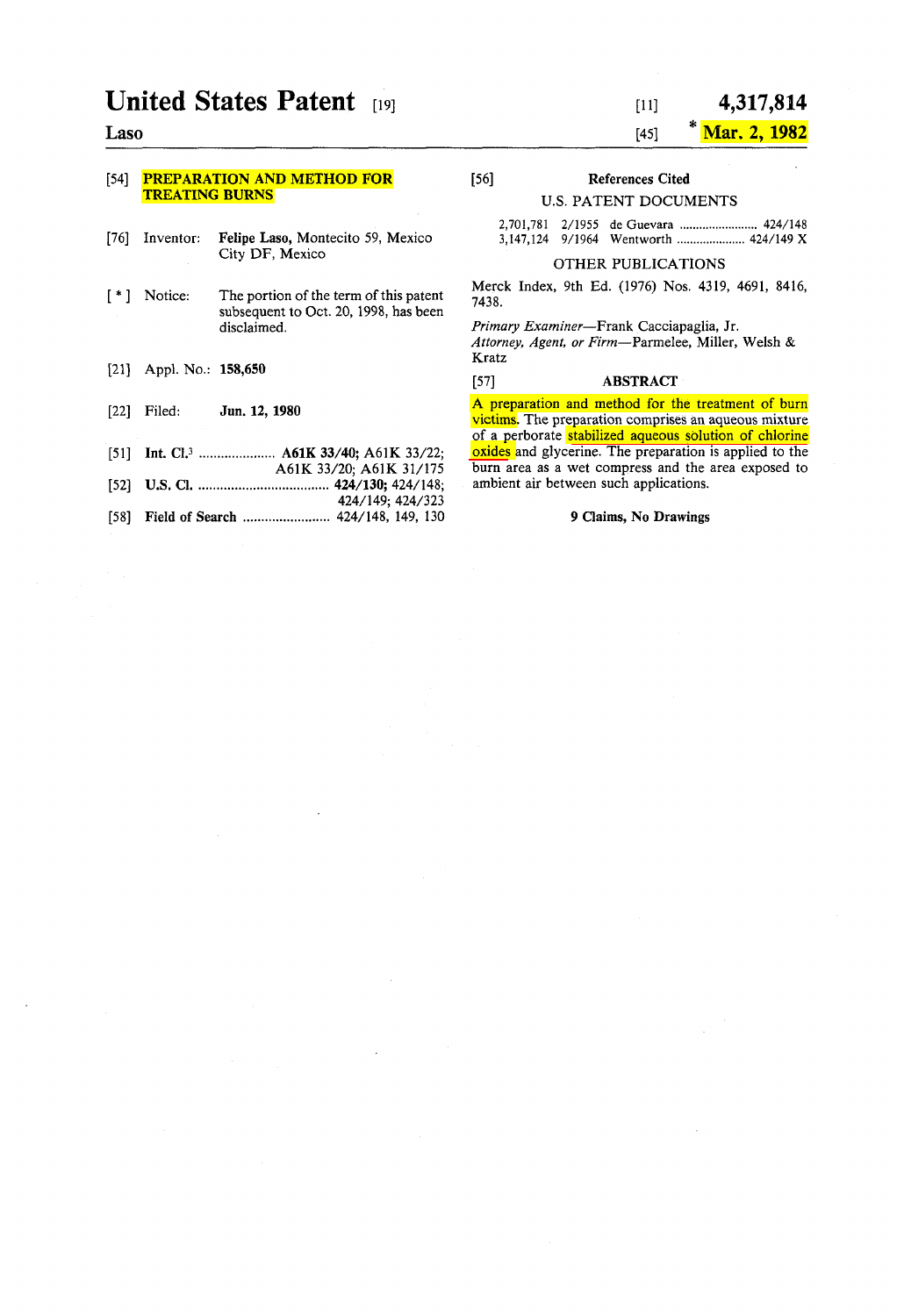40

#### PREPARATION AND METHOD FOR TREATING BURNS

#### BACKGROUND OF THE INVENTION

1. Field of the Invention

The present invention involves the treatment of burns of the skin in humans and is more particularly directed toward" preparations for treatment of such bums and methods for using these preparations.

2. Prior Art

The stabilization of aqueous solutions of chlorine dioxide by the use of perborates has been disclosed in U.S. Pat. No. 2,701,781, the contents of said patent being incorporated by reference herein. As disclosed in said patent, a stabilized solution of chlorine dioxide in water can be formed by the combination of an inorganic boron compound, such as sodium tetraborate, boric acid or sodium perborate, and chlorine dioxide in the presence of an excess of water. In the preparation of this solution, the chlorine dioxide may be added as a gas or formed in situ in the aqueous media by addition of chlorite *and/or* hypochlorite salts under acidic conditions. It is believed that the chlorine dioxide, in this solution,  $25$ is held in the form of a labile complex with the boron compound, and the stabilized composition so formed is described in the aforementioned patent as an antiseptic having no irritative tendency.

Additional uses for such stabilized aqueous chlorine  $_{30}$ dioxide compositions have been disclosed, for example, in U.S. Pat. No. 3,147,124, where a stabilized aqueous chlorine dioxide solution is described as a useful germicide upon addition of the same in a cheese making process.

It has now been found that a preparation consisting, in part, of a perborate stabilized aqueous solution of chlorine oxides is useful in treating bums.

#### SUMMARY OF THE INVENTION

The present invention is a preparation and method for treating burns in humans. An aqueous mixture of a perborate stabilized aqueous solution of chlorine oxides and glycerine is topicaIly applied to the bum area. Said perborate stabilized aqueous solution of chlorine oxides, such as chlorine dioxide, preferably contains between about 4-12 parts by weight of sodium or potassium perborate per liter of water. The perborate stabilized aqueous solution of chlorine oxides also preferably contains a peroxide, such as hydrogen peroxide, sodium 50 peroxide or potassium peroxide, or a percarbonate, such as sodium percarbonate or potassium percarbonate. The aqueous mixture preferably contains about 4 percent by weight of the perborate stabilized aqueous solution of chlorine oxides and about 6 percent by weight glycer- 55 ine, with the remainder of the mixture being water.

#### DETAILED DESCRIPTION

As described in U.S. Pat. No. 2,701,781, a perborate stabilized aqueous solution of chlorine dioxide can be 60 produced in which the chlorine dioxide is apparently held in the form of a labile complex with the boron compound.<br>In the formation of the present mixture, an aqueous

mixture for use in treating burns is formed by preferably 65 adding to water:

1. 4 weight percent of a perborate stabilized aqueous solution of chlorine oxides, containing about 4-12 parts of sodium or potassium perborate per liter of water, and

2. 6 weight percent glycerine.

The term "mixture" is used herein to mean the composi-5 tion containing the perborate stabilized chlorine oxide solution and the glycerine, although it is postulated that the perborate stabilized chlorine oxides may in some manner react with the glycerine.

The perborate stabilized aqueous solution used to 10 form the mixture is formed by preparing an aqueous solution containing 4-12 parts by weight of sodium or potassium perborate, per liter of water, the solution prepared by adding chlorine dioxide as a gas or formed in situ in the aqueous media by addition of chlorite *15 and/or* hypochlorite saIts under acidic conditions, i.e. at a pH of less than 7.0, preferably a pH of between 2.5-4.5. While chlorine dioxide is believed to be the oxide of chlorine present in the solution, other oxides of chlorine may be present. During the passage or formation of chlorine oxides in the aqueous solution, under acidic conditions, it is believed that chlorous and chloric acids are formed which react with the perborates and gradually forms a clear, transparent aqueous solution.

In addition to the sodium or potassium perborate, the aqueous solution preferably has added thereto a peroxide selected from hydrogen peroxide, sodium peroxide or potassium peroxide, or a percarbonate such as sodium percarbonate or potassium percarbonate. The amount of peroxide or percarbonate added should be between 1 to 20 parts per liter of water, preferably between about 8-15 parts per Iiter of water.

In order to enhance the palatability of the aqueous stabilized solution of chlorine oxides, where the perbo-35 rate stabílized aqueous solution of chlorine oxides is orally administered, in addition to being used as a component of the mixture, urea is added in an amount of between 0.5 to 20 parts per Iiter of water with about 6-20 parts preferred.

The formation of the perborate stabilized aqueous solutions of chlorine oxides which form part of the mixture of the present invention is described in co-pending application Ser. No. 158,649 filed June 12, 1980, entitled "Method of Combating Amebiasis in Humans", by the present inventor, the contents of said application being incorporated by reference herein.

The aqueous solution of perborate stabilized chlorine oxides, as described in said copending application, are formed by adding to 1000 cc of water the following:

80-120 grams sodium chlorite

- 90-130 grams sodium hypochlorite (13% aqueous solution)
- 5-7.5 cc of 37.7% hydrochloric acid

2-4.5 ce of 98.15% sulfuric acid

- 4-12 grams of an inorganic perborate selected from the group consisting of sodium perborate and potassium perborate, and
- 8-15 grams of sodium peroxide or an equivalent amount of potassium peroxide, hydrogen peroxide, potassium percarbonate or sodium percarbonate.

The mixture of an aqueous solution of perborate stabilized chlorine oxides, glycerine and water may be applied to the bum area by means of a wet compress. This application should take place at least twice, morning and evening, and preferably three times a day, for periods of 10-15 minutes per application. During the intervals between such applications the burn areas should be exposed to ambient air.